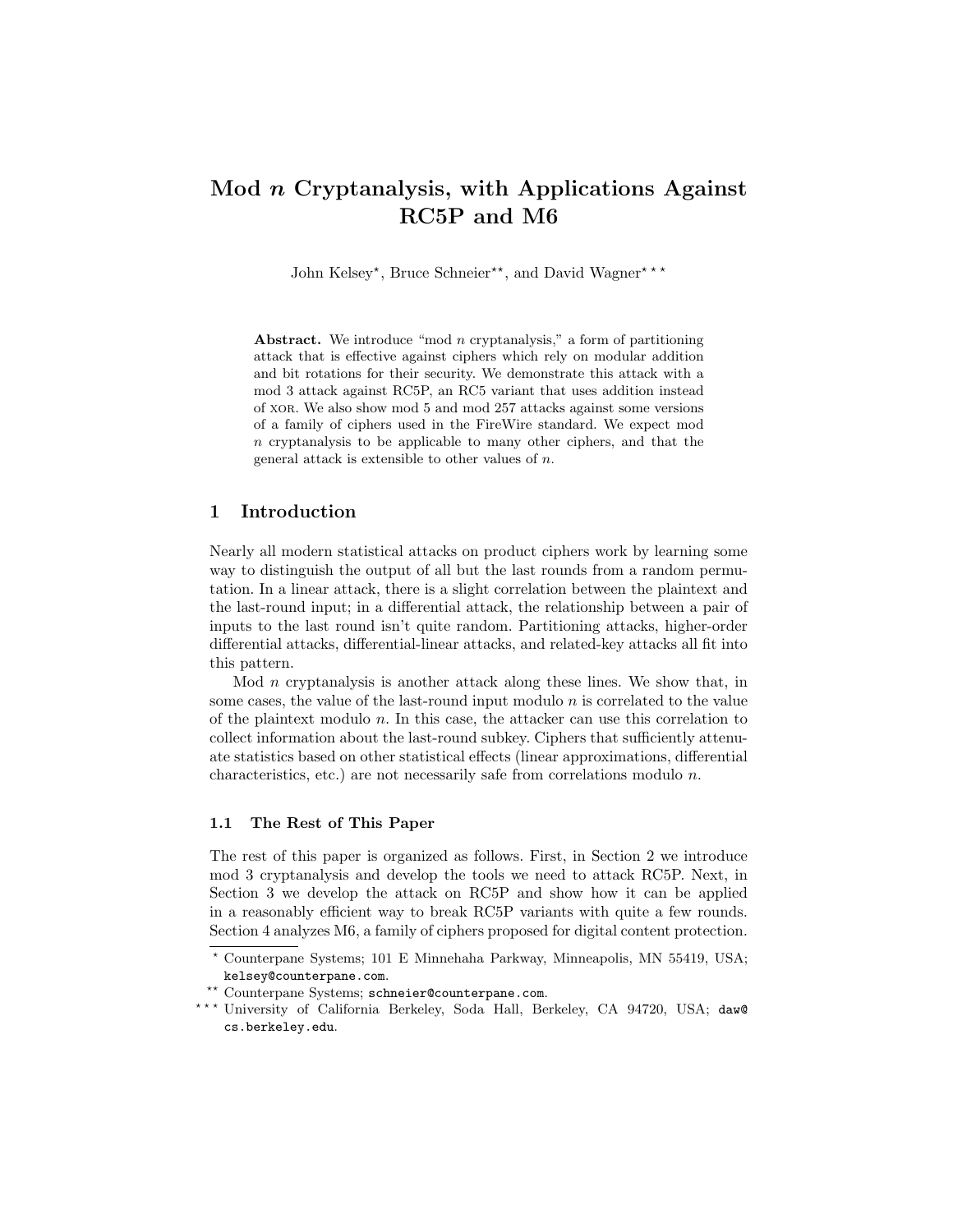Finally, in Section 5 we discuss what we've discovered so far, consider some generalizations to our techniques, and point out a number of interesting open questions whose answers we hope will be the subject of future research.

Also, in Appendix A we demonstrate why our definition of bias is the right one and recall some important facts about the  $\chi^2$  test.

## 2 Tools for Mod 3 Cryptanalysis

In mod 3 cryptanalysis, we trace knowledge of the mod 3 value of some part of a cipher's block through successive rounds of the cipher, leaving ourselves with some information about the input to the last round or two that lets us distinguish it from a randomly-selected block. The attack is conceptually very similar to Matsui's linear cryptanalysis [Mat94,Bih95,KR94,KR95,KR96], though it is properly included in the class of partitioning attacks [HKM95,HM97] developed by Harpes and Massey. We also draw somewhat from Vaudenay's statistical cryptanalysis [Vau96].

In this paper, we will use the shorthand term "mod 3 value" to stand for the value we get when we take some selected 32-bit part of a block, and reduce it modulo 3. A mod 3 value may thus be only 0, 1, or 2. In a randomly-selected 32-bit block, we would expect 0, 1, and 2 to occur as mod 3 values with almost identical likelihood. (If we automatically discarded any block with the value  $2^{32}$  – 1, we would have perfectly equal probabilities.) As a block cipher's successive rounds operate on its block, the block should become harder and harder to distinguish from a randomly-selected block, without knowledge of the cipher's round keys. Mod 3 cryptanalysis works when the block's mod 3 value is still not too hard to distinguish from that of a random block, very late into the cipher. (In the same sense, linear cryptanalysis works when the parity of some subset of the block's bits is still not too hard to distinguish from that of a random block, very late into the cipher.)

#### 2.1 Approximating Rotations

The insight that first led us to consider mod 3 cryptanalysis at all involved the behavior of the mod 3 value of some  $32$ -bit word, X, before and after being rotated by one bit. When we consider X as a 32-bit integer, and  $X \ll 1$  as X rotated left by one bit, we can rewrite the effects of the rotation in terms of integer arithmetic:

$$
X<\!\!<\!\!<1=\left\{\begin{aligned}&2X,&\text{if }X<2^{31}\\&2X+1-2^{32},&\text{if }X\ge2^{31}\end{aligned}\right.
$$

The first thing to notice is that  $2^{32} \equiv 1 \mod 3$ . Thus,  $X \ll 1 \equiv 2X \mod 3$ , because  $2X + 1 - 2^{32} \equiv 2X \mod 3$ .

From this, we can derive the effect of any larger number of rotations. For instance,

$$
X \ll 2 \equiv (X \ll 1) \ll 1 \equiv 2 \times 2 \times X \equiv X \mod 3
$$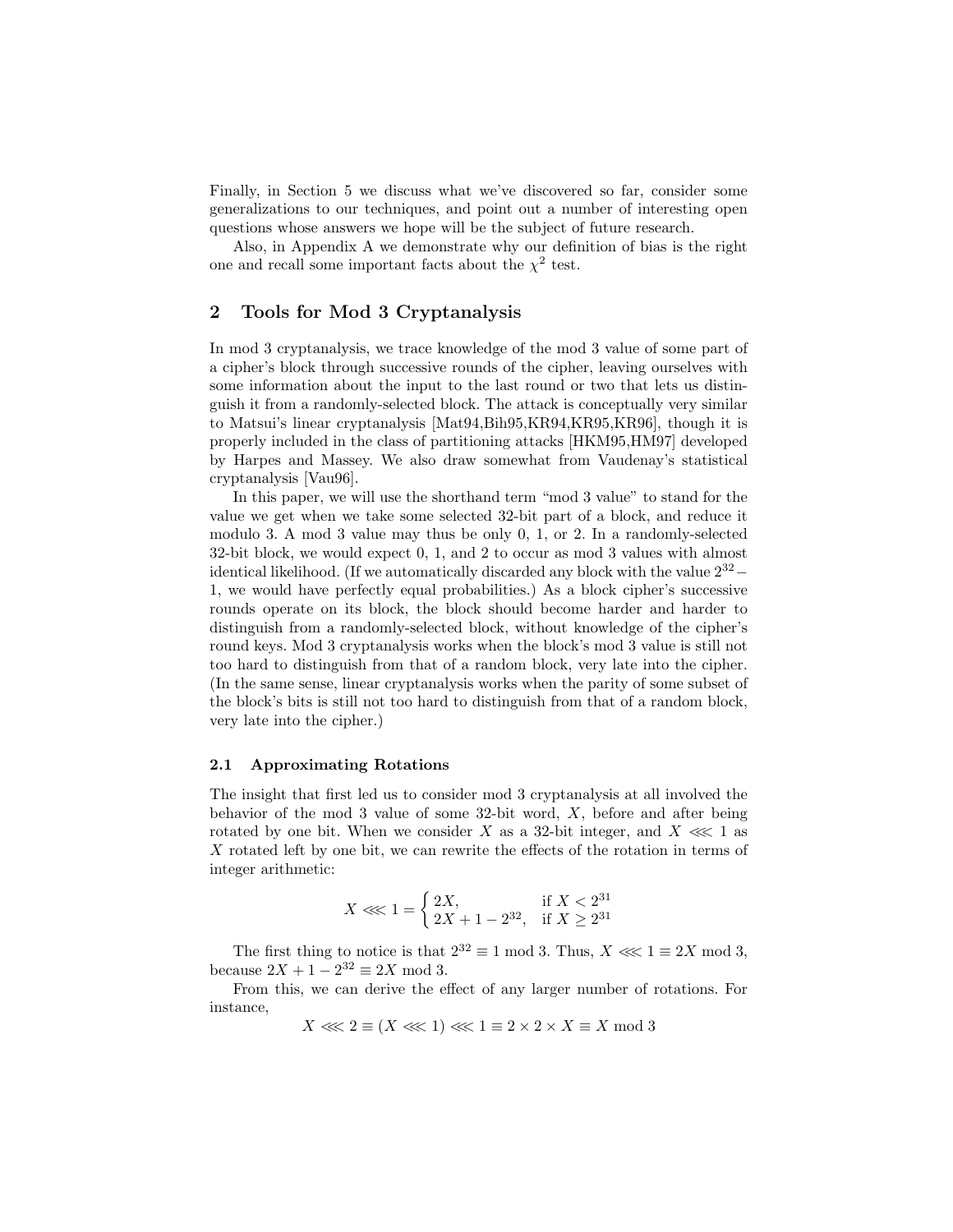In general, we have

$$
X \lll n \equiv 2^n X \equiv 2^{n \bmod 2} X \bmod 3
$$

so rotating by any odd number of bits multiplies the mod 3 value by 2, while multiplying by any odd number of bits leaves the mod 3 value unchanged. This means that when we know the number of bits a 32-bit block was rotated, and what its input mod 3 value was, we also know what its output mod 3 value was.

Next let us consider the case where we know the input mod 3 value, but not the rotation amount. We do not lose all knowledge of the output mod 3 value. Indeed, some traces of X leak, because we know

$$
X \lll n \mod 3 = \begin{cases} 2X \mod 3, & \text{if } n \text{ odd} \\ X \mod 3, & \text{if } n \text{ even} \end{cases}
$$

Note that in the case of X mod  $3 = 0$ , we have  $X \ll 1$  mod 3, regardless of n. Thus  $Pr[X \ll n \equiv X \mod 3] = 4/6$  when X is uniformly distributed, and we have some incomplete knowledge on  $X \lll n$ .

We can express the propagation of partial information using the notation of probability vectors. Let the probability vector  $p<sub>X</sub>$  represent the distribution of X, so that the j-th component of  $p_X$  is  $Pr[X = j]$ . Then, for example, if  $Y = X \ll \ll$ 1 and  $p_X = [0, 1/2, 1/2]$ , we find that  $p_Y = [0, 1/2, 1/2]$ . As another example, a uniformly-distributed random variable  $U$  is represented by the probability vector  $p_U = [1/3, 1/3, 1/3].$ 

It is also tempting to think of operations such as  $\ll\!\ll$  in terms of their transition matrix M (where  $M_{i,j} = \Pr[f(X) = j | X = i]$ ). However, as will be discussed below, there are subtle pitfalls with such an approach.

In some cases it is also useful to view rotations as a multiplication modulo  $2^{32} - 1$ . The key observation is that we have the relation

$$
x \lll j \equiv 2^{j}x \bmod (2^{32} - 1)
$$

for rotations left by j bits. Reducing both sides modulo 3, we obtain  $x \lll j \equiv$  $2^{j}x \mod 3$ . (This is valid because 3 divides  $2^{32}-1$ .) This is another way to derive the mod 3 approximation of rotations given above.

We can also see that we get a good mod p approximation  $x \lll j \equiv 2^{j}x \mod p$ for bit-rotations whenever p divides  $2^{32} - 1$ . Section 5 explores this direction in more detail.

## 2.2 Approximating Addition Modulo 2<sup>32</sup>

A similar analysis works for addition mod  $2^{32}$ . Consider a simple description of mod 2<sup>32</sup> addition in terms of integer addition:

$$
X + Y \mod 2^{32} = \begin{cases} X + Y, & \text{if there was no carry out} \\ X + Y - 2^{32}, & \text{if there was a carry out} \end{cases}
$$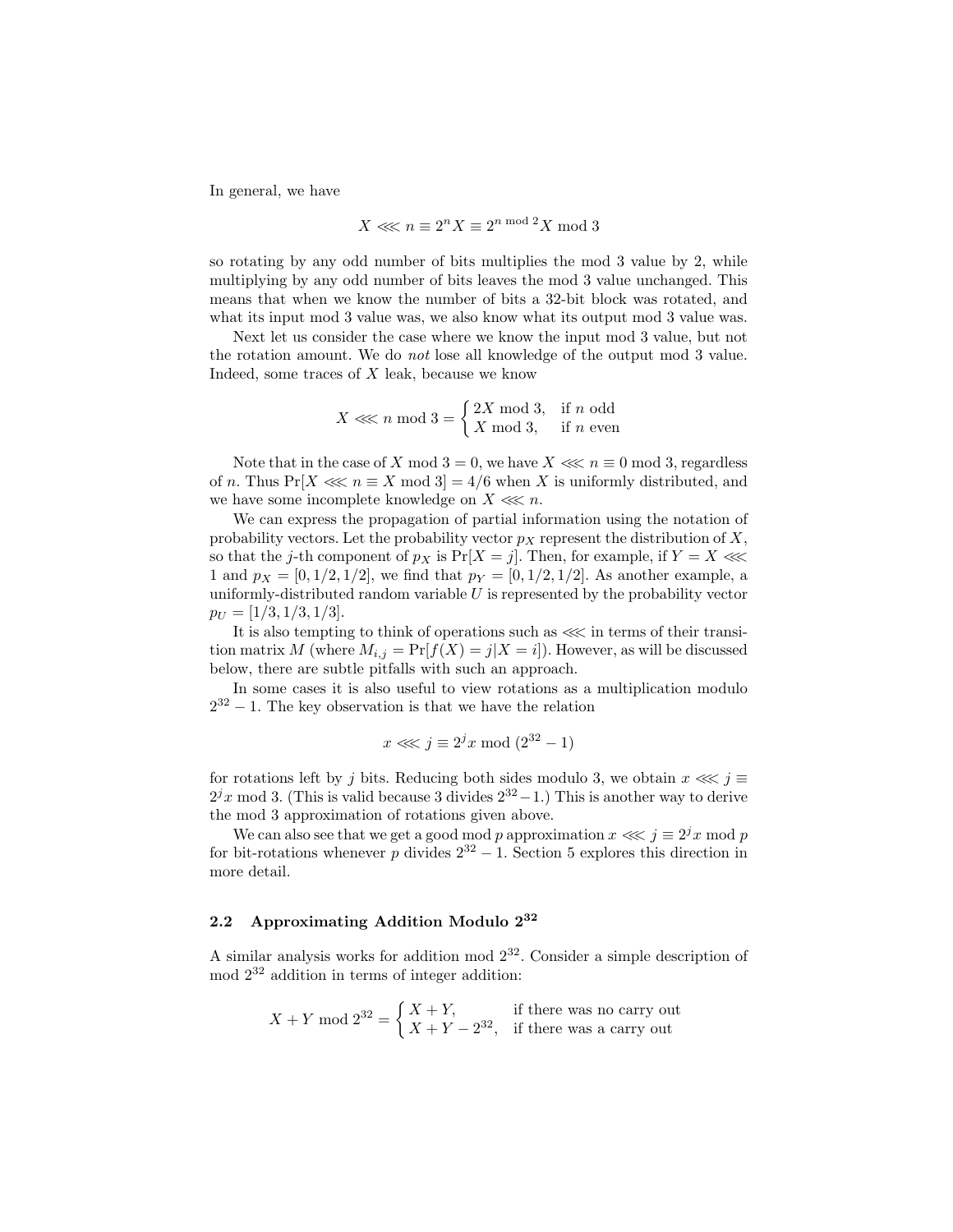Since  $2^{32} \equiv 1$  modulo 3, this can be rewritten as

$$
(X+Y \bmod 2^{32}) \bmod 3 = \begin{cases} X+Y \bmod 3, & \text{if there was no carry out} \\ X+Y-1 \bmod 3, & \text{if there was a carry out} \end{cases}
$$

Sometimes, we know the distribution of the carry. For example, we might know that the high-order four bits of  $Y$  are all ones, and so know that the carry-out probability is around 0.98. We can then rewrite this approximation as:

$$
X + Y \mod 2^{32} \mod 3 = \begin{cases} X + Y \mod 3, & \text{with prob. } 0.02 \\ X + Y - 1 \mod 3, & \text{with prob. } 0.98 \end{cases}
$$

#### 2.3 Biases and the  $l_2$  Norm

As we discussed above, the probability vector  $p_U = (1/3, 1/3, 1/3)$  is approximately what we would expect from a random 32-bit block. It would be nice to have some measure of distance from the uniform distribution. In this paper, we use the  $l_2$  norm<sup>1</sup> as our measure of bias. The bias of a probability vector  $p<sub>X</sub>$  is defined using this distance measure as

$$
||p_X - p_U||^2 = \sum_j (p_X[j] - p_U[j])^2.
$$

Intuitively, the larger the bias, the fewer samples of a block described by  $p<sub>X</sub>$ are necessary to distinguish those blocks from a random sequence of blocks. Appendix A motivates and formalizes this measure of bias: we find that  $O(1/||p_X - p_X||)$  $|p_U||^2$ ) samples suffice to distinguish the distribution  $p_X$  from uniform and that the  $\chi^2$  test may be used to implement the distinguisher.

## 3 Mod 3 Cryptanalysis of RC5P

RC5 is a conceptually simple block cipher designed by Ron Rivest [Riv95] and analyzed in [KY95,KM96,Sel98,BK98,KY98]. The cipher gets its strength from data-dependent rotations, a construct also used in Madryga [Mad84], Akelarre [AGMP96], RC6 [RRS+98,CRRY98], and Mars [BCD+98]. Presently, 16 rounds (each RC5 round consists of two Feistel rounds) of RC5 is considered to be secure. RC5P is an RC5 variant described in [KY98] and conjectured to be as secure as RC5. It is identical to RC5, except that the xores in RC5 are replaced with additions modulo  $2^{32}$  in RC5P.

In this section, we discuss a mod 3 attack on RC5P. We have implemented simplified versions of the attack on RC5P with up to seven full rounds (fourteen half rounds), but without input or output whitening. (This attack took about three hours on a 133 MHz Pentium.) We conjecture that this attack might be extended to as many as nineteen or twenty rounds for at least the most susceptible keys.

The RC5P round function is as follows:

 $\frac{1}{1}$  Also called the Euclidian Squared Distance in [HM97].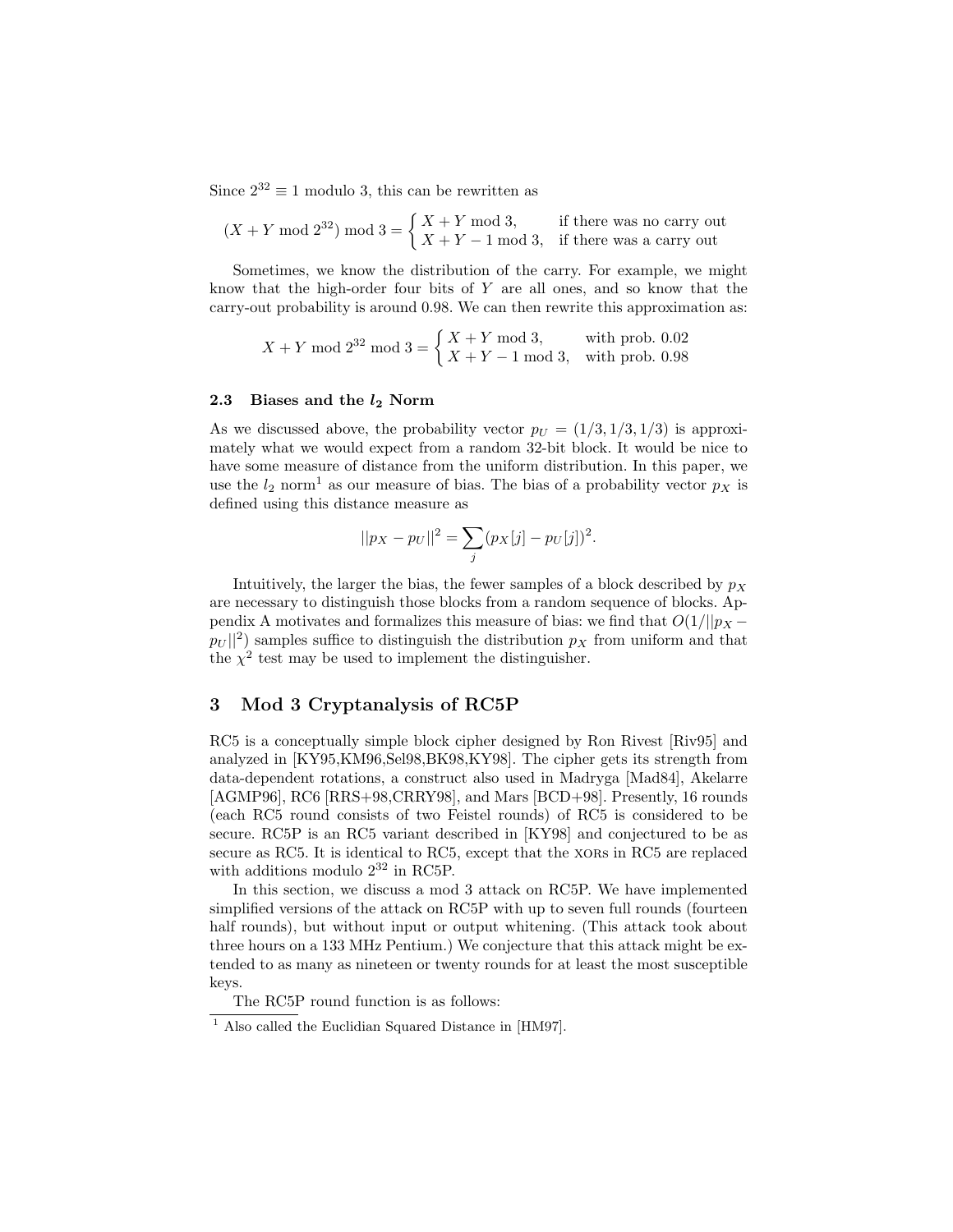$L := L + R$  $L := L \lll R$  $L := L + sk_{2i}$  $R := R + L$  $R := R \lll L$  $R := R + sk_{2i+1}$ 

#### 3.1 Modeling the RC5P Round Function

We initially tried to predict the bias of multiple RC5P rounds using several mathematical tools (transition matrices, matrix norms, second-largest eigenvalues, etc.). However, we found that precise analytical methods were surprisingly difficult to develop for RC5P, because of a lack of independence between rounds: in technical terms, RC5P is not a Markov cipher with respect to mod 3 approximations. As a result, multiplying the biases or transition matrices of each individual round gives incorrect answers.

For these reasons, we abandoned our pursuit of precise mathematical models and turned to empirical measurements. Let  $(P_L, P_R)$  and  $(C_L, C_R)$  represent the plaintext and ciphertext after encrypting by  $R$  rounds. For convenience, we choose plaintexts so that  $(P_L \text{ mod } 3, P_R \text{ mod } 3)$  is fixed: in practice, each of the nine possibilities give about the same test results. Then we empirically compute the probability distribution of  $(C_L \mod 3, C_R \mod 3)$  and measure its bias using the  $\chi^2$  test. More precisely, we count the number of texts needed for the  $\chi^2$ score to exceed a certain threshold. Since  $(C_L \mod 3, C_R \mod 3)$  has 9 possible outcomes, we use a chi-square test with 8 degrees of freedom. To give some baseline figures, a threshold of  $\chi^2_{2^{-16},8} = 37$  has a probability of about  $2^{-16}$  of occurring in a random sequence of inputs, while a test value of  $\chi^2_{2^{-32},8} = 62$  has a probability of about  $2^{-32}$  of occurring in a random sequence of inputs.

We used this technique to estimate the number of texts needed to distinguish R rounds of RC5P, for  $1 \leq R \leq 8$ . For each choice of R, we ran 50 trials of the previous test and computed the average number of texts needed as well as a 90% confidence interval. Our measurements are presented in Figure 1; note that the y axis is scaled logarithmically.

#### 3.2 Mounting the Attack

Overview of the Attack Here, we discuss a chosen-plaintext chi-square attack on RC5P without pre- or post-whitening. The attack can clearly be applied with the whitening, or with only known plaintexts; in each case, we require more texts and more processing. In the final version of this paper, we will specify attacks on more versions of the cipher, as well as having more complete experimental data.

We make use of the mod 3 values of the two 32-bit halves of the RC5P block to select one of nine partitions into which to put the block. Given a sequence of N RC5P blocks, we can count how many fall into each of the nine partitions, and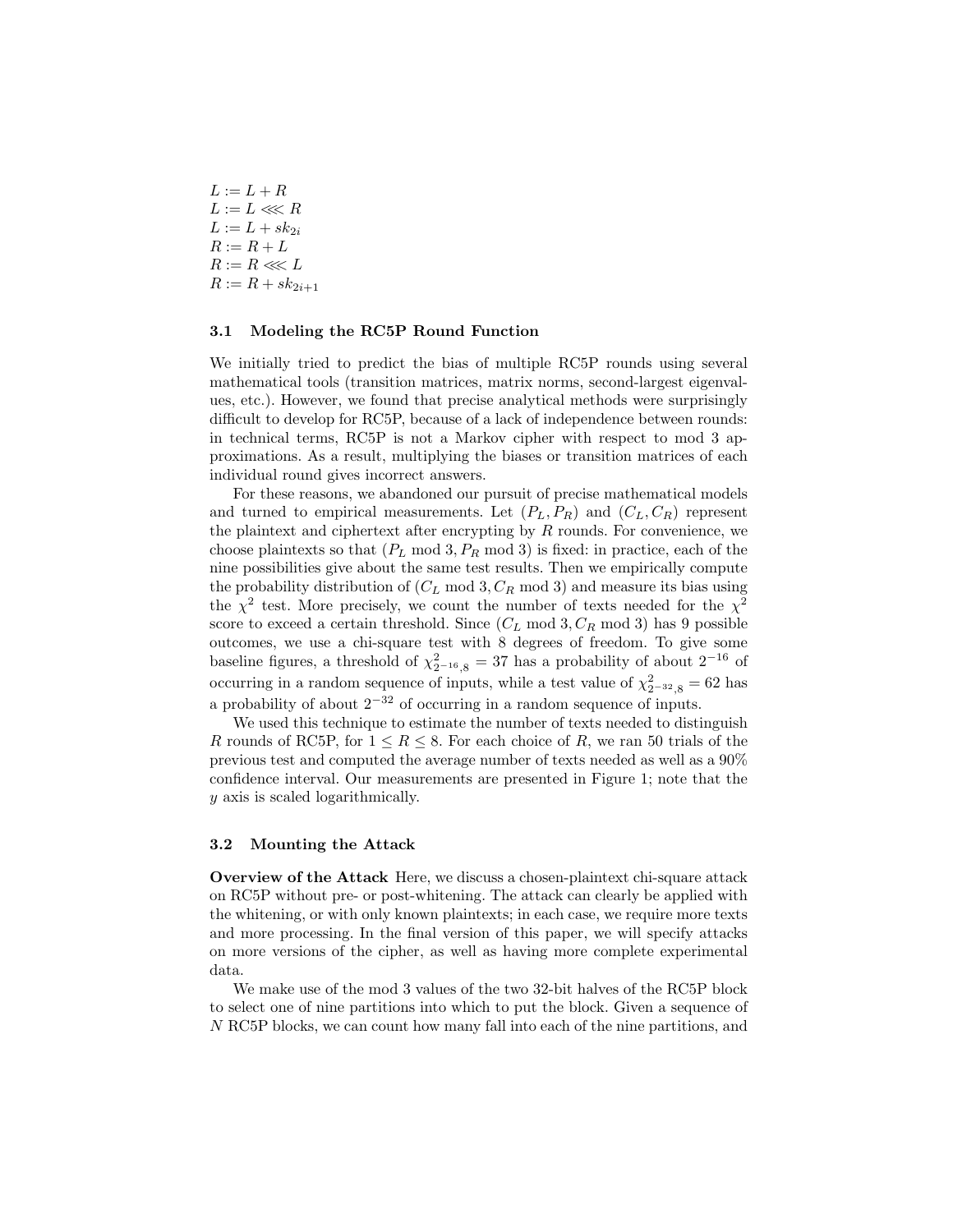

Fig. 1. Number of known texts needed to distinguish R rounds of RC5P from random.

use this count to compute a chi-square score, as discussed above. Informally, the chi-square score allows us to distinguish between a uniformly random selection of these partitions, as we would expect from the output of a random permutation, and a biased selection of these partitions, as we would expect from a cipher with a good mod 3 approximation available.

The attack works as follows:

- 1. Request the encryptions of  $N$  chosen plaintexts, where  $N$  is chosen according to the criteria given below.
- 2. For each resulting ciphertext, try all 48 possible combinations of mod 3 value and high-order four bits for the last half-round's subkey. Use this guess to predict the mod 3 values of both 32-bit halves of the block before the last half round, and keep count of these values for each guess.
- 3. Use these counts to calculate a chi-square score with eight degrees of freedom, based on splitting the block into nine possible categories based on the two mod 3 values.
- 4. Select the partial guess with the highest chi-square score as the most likely guess.
- 5. Assuming the above guess is correct, begin the process again, this time guessing the next six bits of subkey. Continue this process, guessing six bits of subkey at a time, until the last four bits of subkey are remaining. Guess those four bits and test the guesses in the same way.
- 6. The result is a guess which is likely to be correct of the last half-round's subkey. Using this value, we can peel the last half-round off all the ciphertexts,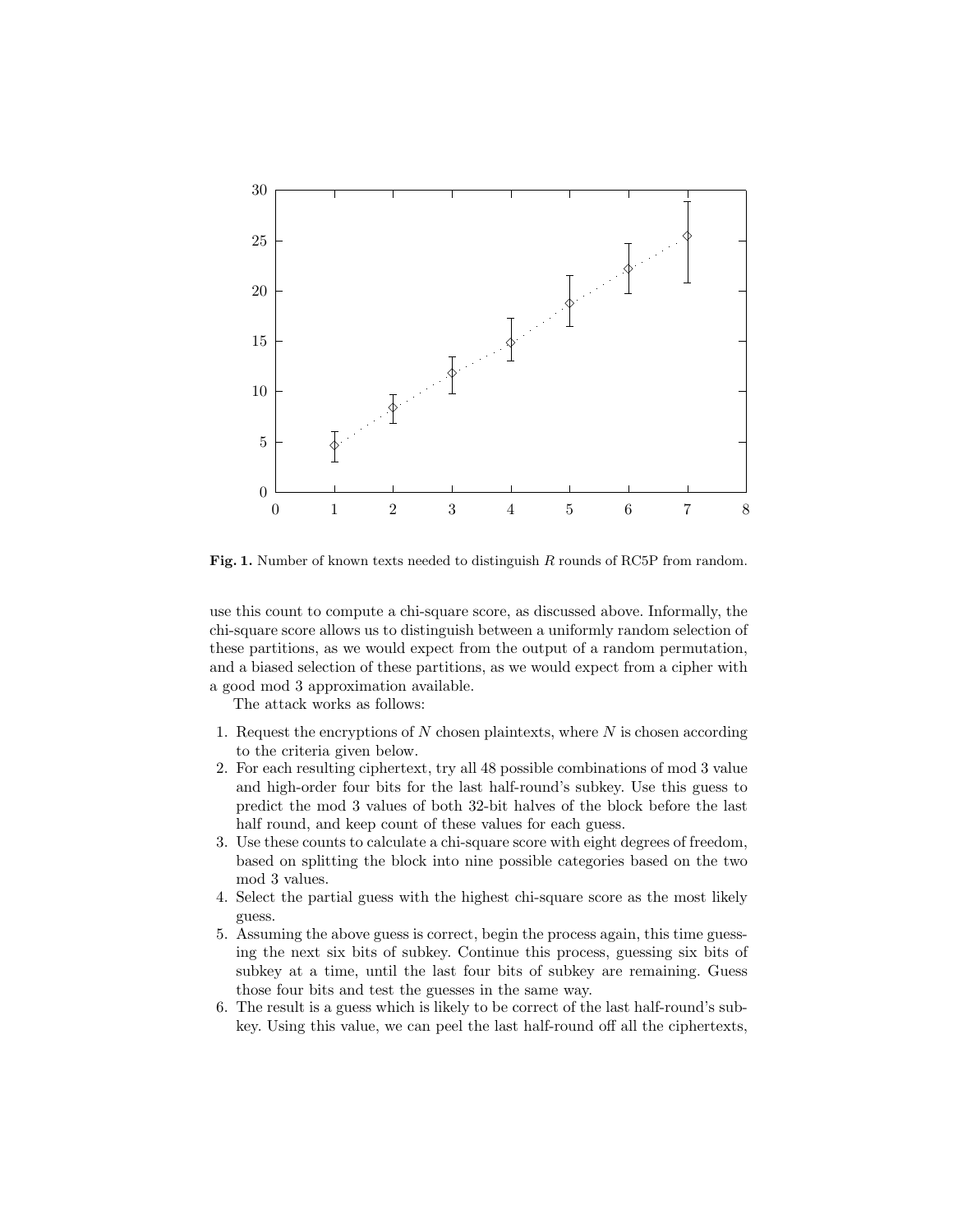and use the resulting values to mount the attack again on a version of the cipher with one fewer half-rounds.

Choosing the Plaintexts We choose the plaintexts to try to maximize the bias in the selection of a partition after  $N$  rounds. In practice, this means attempting to bypass most of the effects of the first full round of RC5P. We thus choose  $P_L$ ,  $P_R$  such that:

- 1. The high-order eight bits of  $P_L$  and  $P_R$  are all zeros.
- 2. The low-order five bits of  $P_L$  and  $P_R$  are all zeros.
- 3.  $P_L \mod 3 \equiv P_R \mod 3 \equiv 0.$

To understand why this makes sense, we must consider the first round of RC5P without the whitening in some detail. Recall that the operations are:

- 1.  $L := L + R$ 2.  $L := L \lll R$
- 3.  $L := L + sk_0$
- 4.  $R := R + L$
- 5.  $R := R \ll L$
- 6.  $R := R + sk_1$

When the high-order eight bits of both  $P_L$  and  $P_R$  are zeros, the high-order seven bits of L after step one must be zeros, and there is no chance of a carry in that addition. Recall that when there is not a carry in mod  $2^{32}$  addition, the mod 3 values of the addends can be added together mod 3 to get the correct mod 3 value for the sum. Because the low five bits of  $R$  are zeros, there is no rotation in step two. Thus, in step three, we know that the high-order seven bits of L are zeros before the addition. Unless the high-order seven bits of  $sk_0$  are all ones, there will never be a carry in that addition, either. Thus, L will, for 127/128 possible keys, have the same mod 3 value for all inputs chosen as we have described.

The high-order seven bits of  $L$  after the third step are no longer known, but will be closely related for all the texts. There will be only two possible values for these high seven bits, depending on whether there was a carry into them in step three's addition.

The high order eight bits of  $R$  going into the addition in the fourth step are zeros; thus only if all eight high-order bits of L are ones will there ever be a carry in this addition. For nearly all values of  $sk_0$ , it will thus not be possible for there to be a carry in this addition, either.

The low-order five bits of L after the addition in step three will be constant. Thus, the rotation in step five will be by a constant amount. Rotation by a constant amount of a constant mod 3 value will yield a constant mod 3 value. Thus the mod 3 value of R will be constant for nearly all keys after step five. In step six, there is an addition with  $sk_1$ . After this step, it will be possible for R to have one of two mod 3 values. Depending on the high-order few bits of  $sk_1$ ,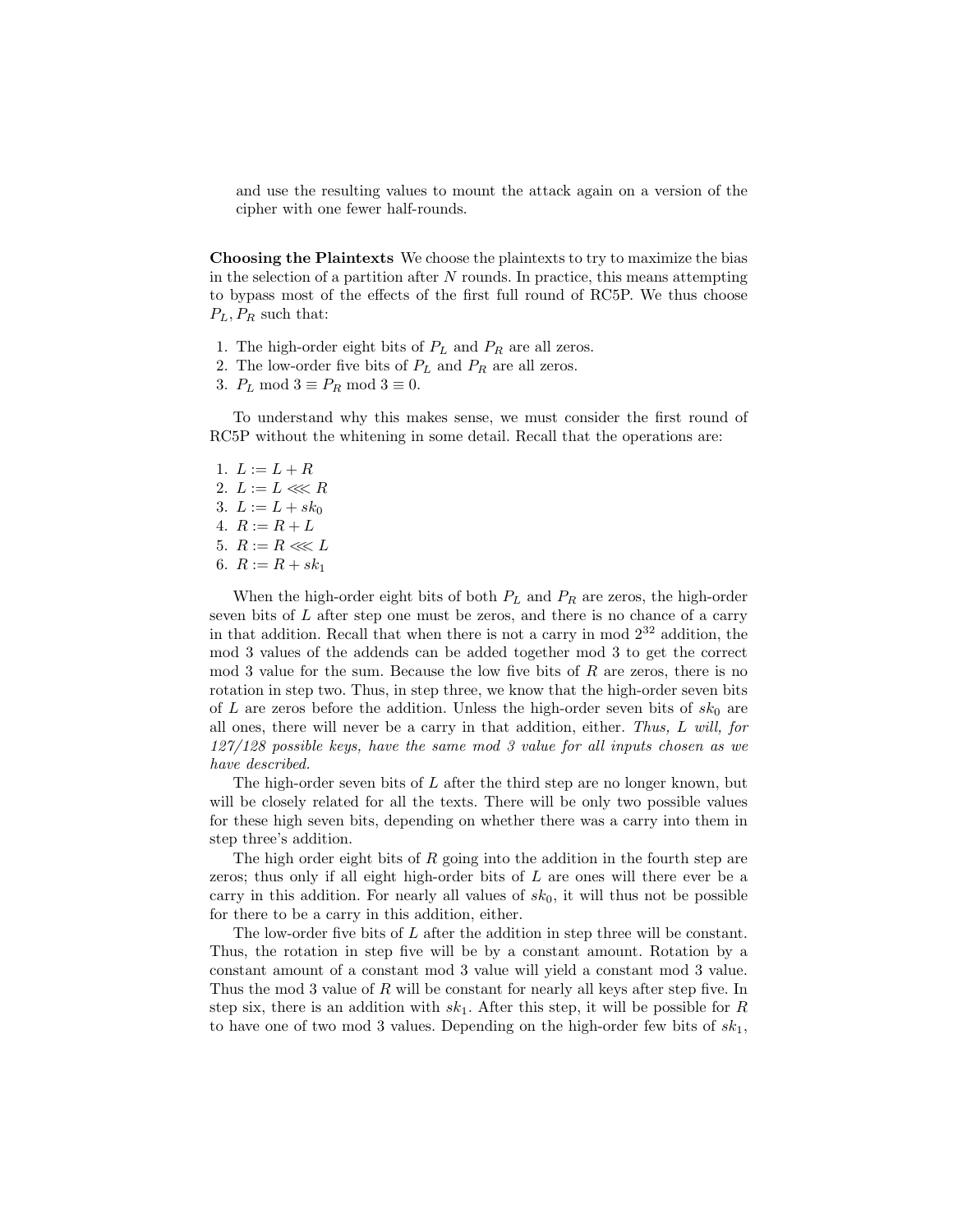R may be nearly balanced between these two values, or may be strongly biased towards one or the other of them.

The result of the way we choose the plaintexts is thus, for nearly all keys, to bypass nearly the first full round of RC5P for the sake of our mod 3 approximation. Instead of the possibility of being in all nine different partitions after the first round, for most keys the texts can only be in one of two partitions after the first round.

**Making the Initial Guess** Having collected  $N$  ciphertexts, corresponding to the N chosen plaintexts, we now make an initial guess of the high-order four bits and mod 3 value of the final half-round's subkey, which we will refer to as  $sk_f$ . There are 48 possible values for this guess; we try each guess against all N ciphertexts.

Each guess suggests a value of the right half of the block before the final half-round was applied. Consider the decryption of the final half-round:

1.  $R := R - sk_f$ 2.  $R := R \gg L$ 

$$
3. \ R := R - L
$$

In the first step, we must determine, based on the known value of R and the guessed parts of  $sk_f$ , what the result of the subtraction will be. This is dependent upon the mod 3 value of  $sk_f$ , and also its high-order four bits. In the second step, we must use the known rotation amount from  $L$  to determine what the resulting R value will be. The resulting mod 3 value of R is determined only by the low-order bit of L. However, the total rotation amount determines which bits of R from the first step will end up in the high-order bits. Finally, in the third step, we must use the known  $L$  value, along with what is known about the R value input, to determine the result of this final subtraction. For most ciphertexts, we know only the mod 3 value of  $R$  going into this operation. However, for some rotation amounts in step two, we also know the likely values for the high-order few bits of  $R$  going into the third step.

We can model this by noting that there are many different subkey words  $sk_{guess}$  which share the same high-order four bits and mod 3 value as a given guess to be tested. We can choose a reasonable representative from the set of these, and get a fair approximation to its behavior. We thus derive  $sk_{model}$  by setting its high-order four bits to the value required by the guess, setting the rest of the bits to alternate between zero and one bits, and then incrementing the result as necessary to get the guessed mod 3 value. We then carry out a trial decryption with this partial key guess, get a resulting pair of mod 3 values, and keep count of how many of each value results from the trial decryption.

To distinguish between the right and wrong partial values for  $sk_f$ , we use those counts to compute chi-square scores, and choose the highest chi-square score as the most likely value. For sufficiently large values of  $N$ , we have seen experimentally that this is very likely to select the right partial value for  $sk_f$ .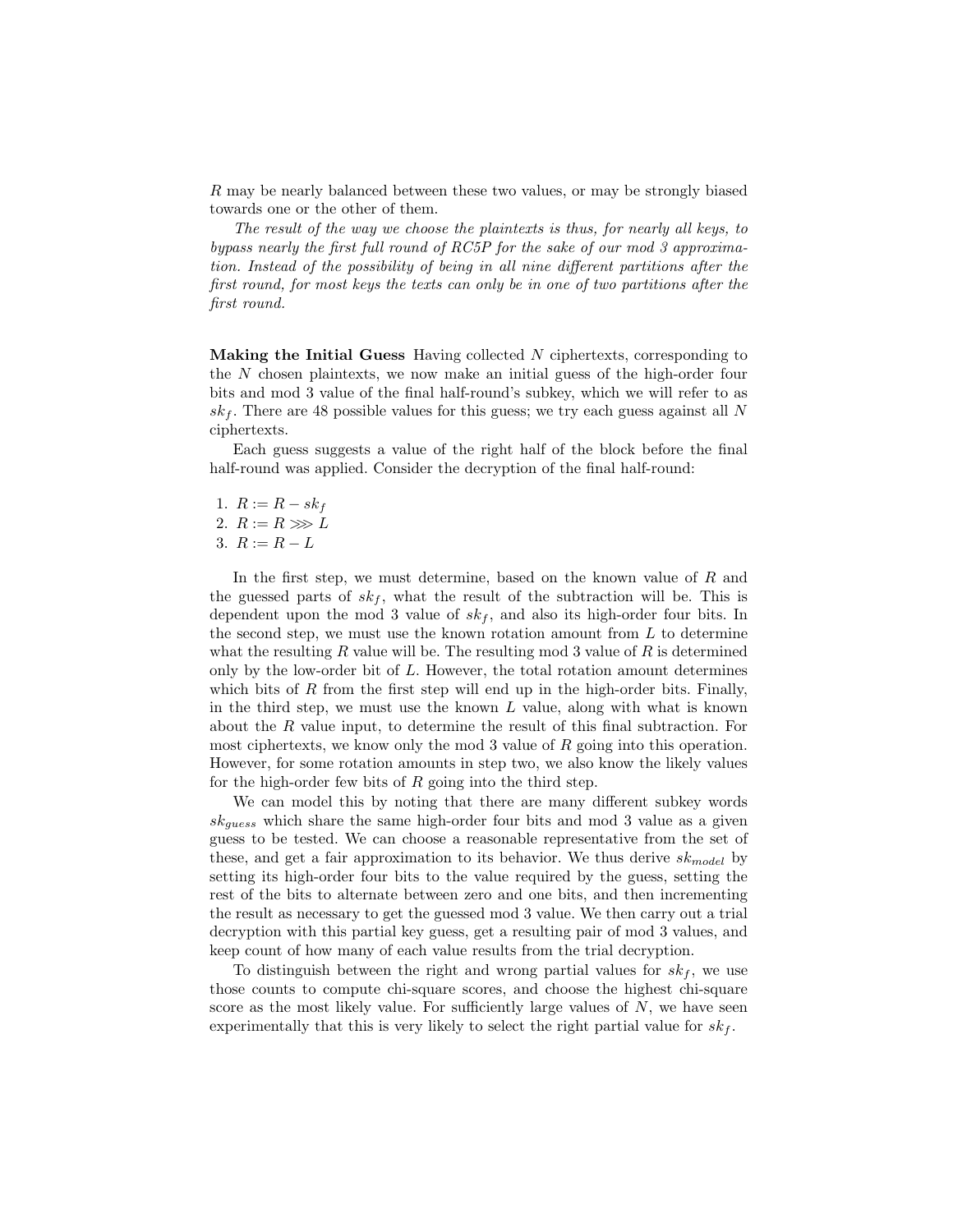|        | Weak Key Average Key |            |                     |
|--------|----------------------|------------|---------------------|
| Rounds | Rounds               | Texts Work |                     |
| 11     | 8                    | $2^{29}$   | $ 5 \times 2^{35} $ |
| 13     | 10                   | $2^{37}$   | $ 5 \times 2^{43} $ |
| 15     | 12                   | $2^{45}$   | $ 5\times 2^{51} $  |
| 17     | 14                   | $12^{53}$  | $ 5 \times 2^{59} $ |
| 19     | 16                   | 1261       | $5\times2^{67}$     |

Table 1. Estimates of Difficulty of Attacking RC5P With Many Rounds.

Continuing the Guess Assuming the previous guess was correct, we can extend this guess. We guess the next four or six bits of  $sk_f$ , updating  $sk_{model}$ appropriately. The new  $sk_{model}$  is very little improved at determining whether there will be a borrow in the subtraction of the first step, but for some rotation amounts in the second step, it has a strong impact on determining whether there will be a borrow in the subtraction in the third step. For each guess, we again keep count of the mod 3 values of the two halves after it is applied, and we again select the guess with the largest chi-square value.

Continuing the Attack After the full  $sk_f$  value is known, we peel off the last half-round, and apply the attack anew to the resulting cipher.

#### 3.3 Resources Required for The Full Attack

According to our preliminary experiments, the full attack has an acceptably high probability of success using  $N$  texts, where  $N$  is the number of texts necessary to get a chi-square value high enough that in practice, it simply could not have occurred by chance.

Our experimental data suggest that each additional round requires roughly sixteen times as many texts to get about the same  $\chi^2$  score on average, and that there are especially vulnerable keys for which we can expect to get sufficiently high  $\chi^2$  scores even with an extra two to three rounds, with the same N.

The work required for the attack is approximately  $5 \times 2^6 \times N$ . Table 1 shows our predictions for the approximate workfactor and number of texts needed to break RC5P.

#### 3.4 Results and Implications

There are several practical implications of our results:

1. RC5P, the RC5 variant with xores changed to mod  $2^{32}$  additions, is much less secure than was previously believed [KY98]. We suggest a minimum of 22 rounds for reasonable security when used with a 128-bit key.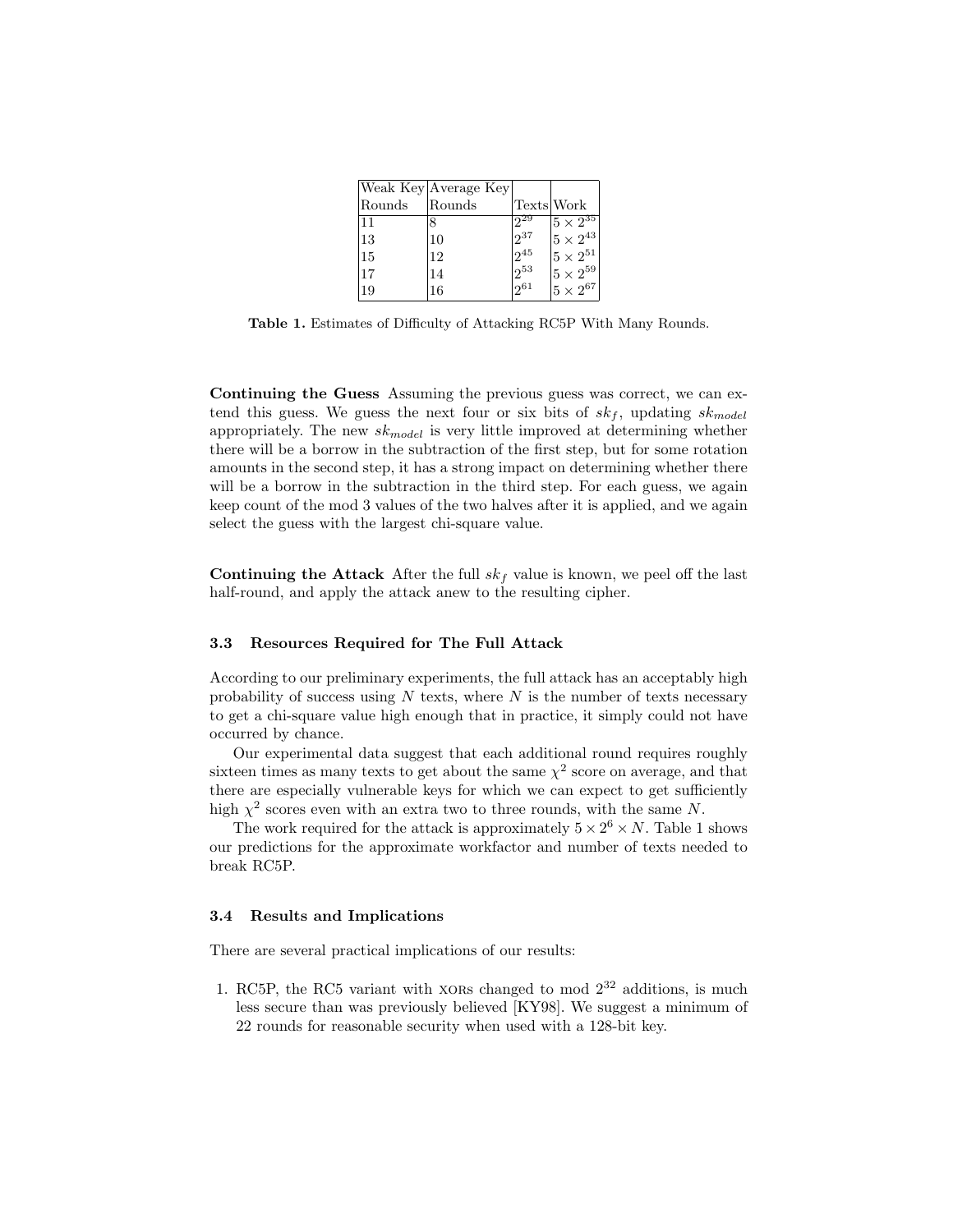- 2. Other ciphers which use rotations and additions, but no multiplications or xors, are likely to also be vulnerable. In particular, all elements other than additions and rotations in such ciphers should be carefully reviewed to see whether they have good mod 3 approximations. In some cases modular multiplication may also be vulnerable, depending upon the modulus: for instance,  $f(x) = a \cdot x \mod (2^{32} + 5)$  is vulnerable to mod 3 cryptanalysis, since  $2^{32} + 5 = 3^3 \times 47 \times 3384529.$
- 3. Multiplication mod  $2^{32}$  as done in RC6, and xorting as done in both RC6 and RC5, are both very difficult to approximate mod 3. Hence, these operations generally make ciphers resistant to the attack. However, the specific cipher designs need to be reviewed to verify that they are used in a way that actually helps defeat the attack. RC5 and RC6 seem to be resistant to this attack, as does Mars. But see our analysis of M6 in Section 4 for an example of a cipher that uses rotations, additions, and xores yet still succumbs to mod  $n$ attacks.
- 4. Placing the multiplication or xoring only at the beginning and end of the cipher is probably not effective in making the cipher resistant to mod 3 cryptanalysis, since there are often clever analytical tricks to bypass these operations.

Mixing operations from different algebraic groups was the guiding principle behind several ciphers—IDEA [LMM91], Twofish [SKW+98], etc.—and that still seems like a good idea.

## 3.5 RC6

Note that our mod 3 attack suggests a new design principle for RC6-like ciphers. If the f function  $x \mapsto x \times (2x + 1)$  mod  $2^{32}$  in RC6 had instead been defined as  $x \mapsto x \times (2x + 1)$  mod m for some other value of m, powerful mod n attacks might be possible.

For instance, if 3 divides  $m$ , then we have a probability-1 approximation for the  $f$  function. In this case, the RC6 variant obtained by replacing the  $XORs$ with additions (and also using the modulus m instead of  $2^{32}$  in the definition of  $f$ ) could be broken by mod 3 cryptanalysis. For example, with the IDEA-like modulus  $m = 2^{32} - 1$ , RC6 would be in serious trouble if we replace the XORs by additions.

This suggests the design principle that  $gcd(m, 2^{32} - 1) = 1$ . (The mysterious number  $2^{32} - 1$  comes from the formulation of rotations as multiplication by powers of two modulo  $2^{32} - 1$ ; see Section 2.1.)

### 4 M6

M6 is a family of ciphers proposed for use in the IEEE1394 FireWire standard, a peripherals bus for personal computers  $[FW1, FW2]$ .<sup>2</sup> M6 is used for encrypting

 $2 \text{ M}6$  is based on work done in [THN91]. Note that no full description of M6 is publicly available, due to export considerations [Kaz99]. However, a general description of the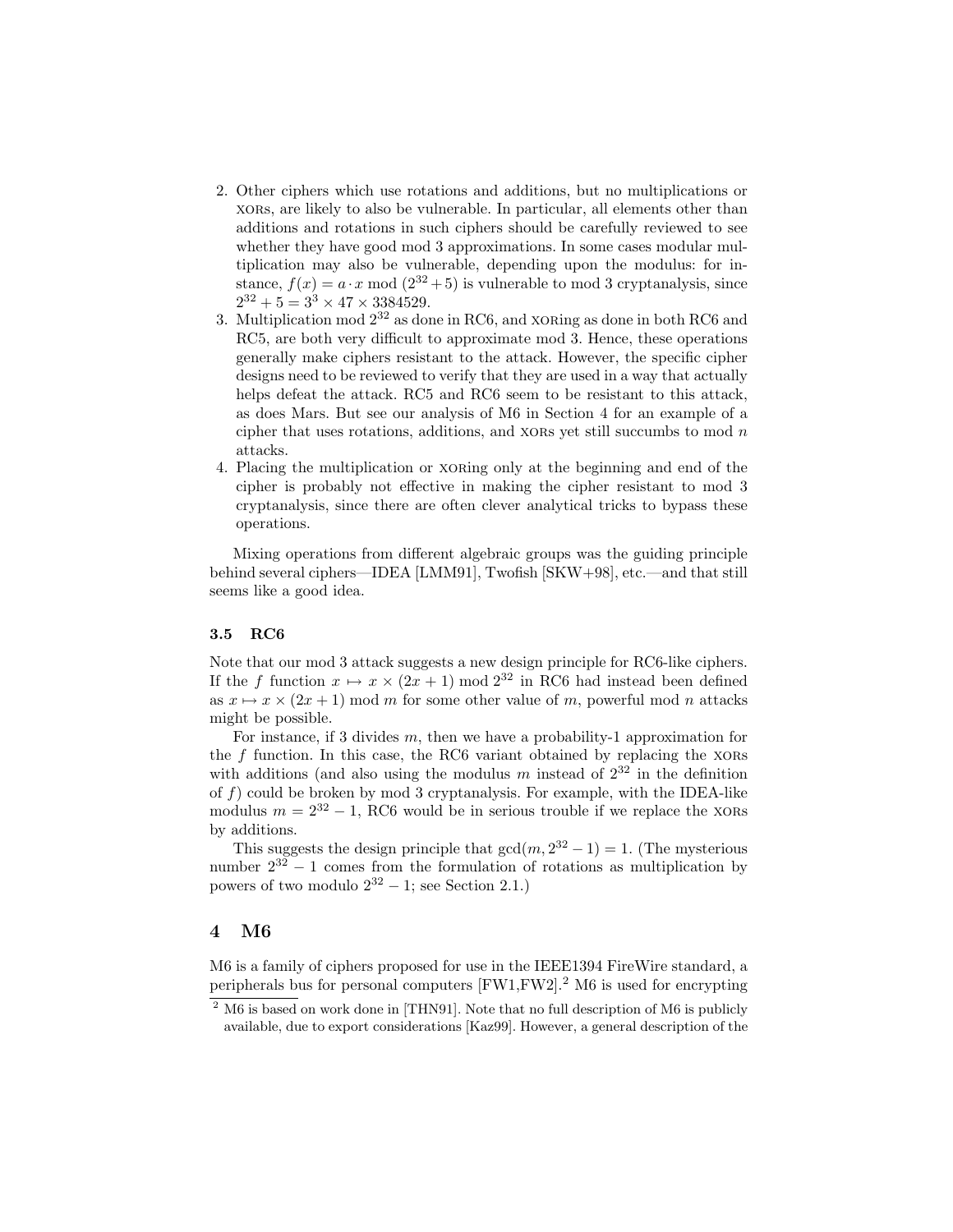copyrighted and other protected content between the computer and the peripheral.

For convenience, we briefly describe an example of a M6 cipher here (specifically, the example given in [FW2], an earlier draft of the standard). See also Figure 2 for a pictorial illustration.

![](_page_10_Figure_2.jpeg)

Fig. 2. One round of a M6 block cipher

The cipher uses a 10-round Feistel structure. The f function is defined by

| $g_1(x) = x \oplus K_1$               | $g_2(y) = (y \ll 2) + y + 1 \mod 2^{32}$                   |
|---------------------------------------|------------------------------------------------------------|
| $g_3(z) = (z \ll 8) + z \mod 2^{32}$  | $g_4(a) = a + K_2 \mod 2^{32}$                             |
| $g_5(b) = (b \ll 14) + b \mod 2^{32}$ | $f(x) = (g_5 \circ g_4 \circ g_3 \circ g_2 \circ g_1)(x).$ |

The round function F updates a 64-bit block  $(x, y)$  according to

$$
F((x, y)) = (y + f(x) \bmod 2^{32}, x).
$$

M6 typically uses 40 bit keys (although the algorithm also allows for keys up to 64 bits long), and the key schedule is very simple. Let  $K_1$  be the high 32 bits of the key, and  $W$  be the lower 32 bits of the key (so that  $K_1$  and  $W$  share 24 bits in common). Set  $K_2 = K_1 + W \mod 2^{32}$ . Then  $K_1, K_2$  are the output of the key schedule.

The standard also suggests that other variations on the basic construction above can be created by changing the order of the  $g$  functions, by swapping additions for xores (or vice versa), and/or by changing the rotation amounts. Each round may use a different variation of the basic scheme. As a result, we get a family of ciphers, which we will call the M6 ciphers.

For concreteness, we focus on the example cipher given above. However, we note that the same techniques also apply to many other ciphers in the M6 family:

family of ciphers from which M6 is drawn from can be found in [Hit97]. Our techniqes are applicable to most ciphers in this family.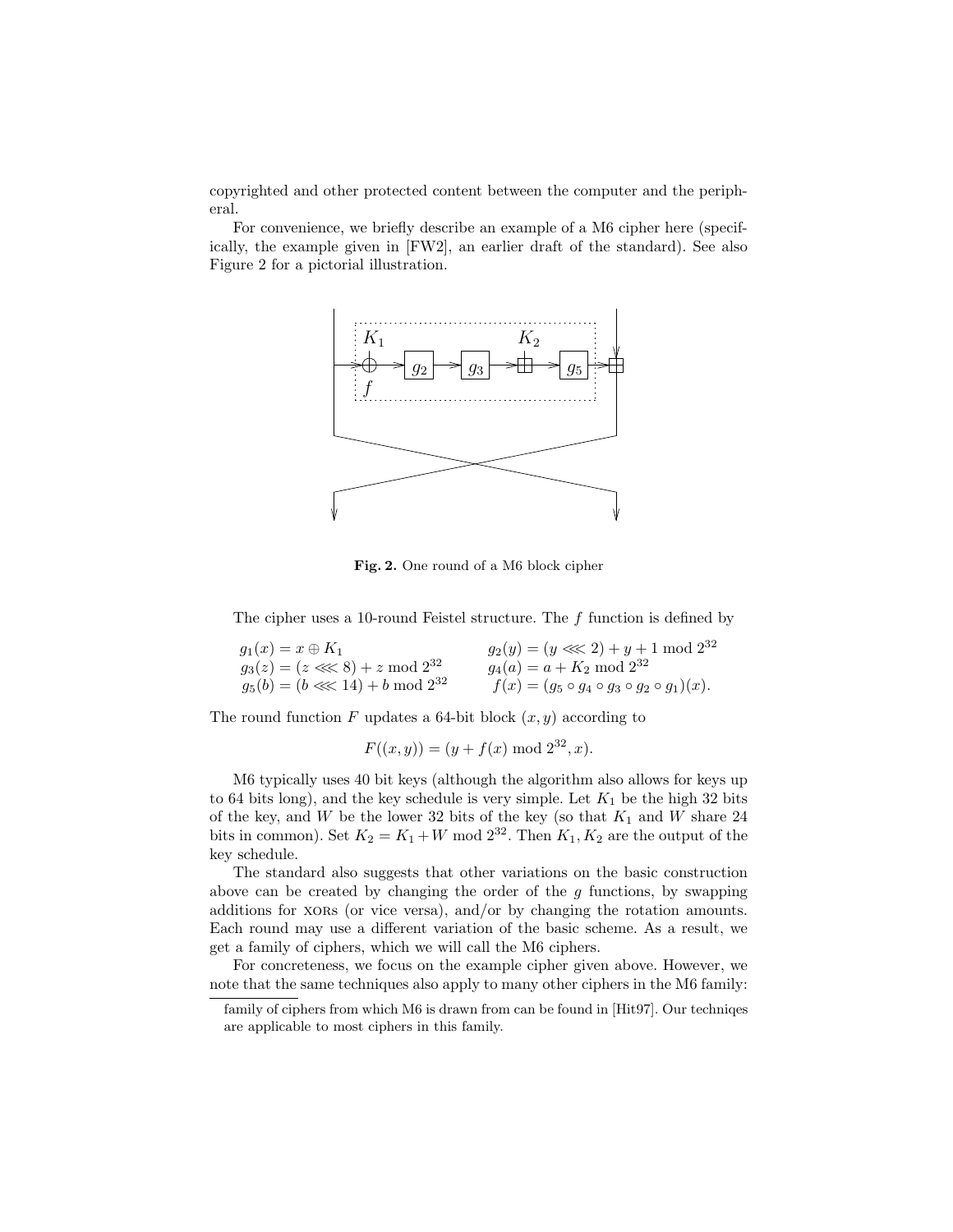as long as the last g function is of the form  $b \mapsto (b \lll \alpha) + b + \beta \mod 2^{32}$  and the output of the f function is combined with the block by addition, we will be able to apply mod  $n$  techniques. Thus, a large fraction of the M6 ciphers can be broken by mod  $n$  attacks.

#### 4.1 A mod 5 Attack

We note that  $f$  is highly non-surjective, and in fact admits excellent mod  $5$ approximations. In particular, we have the following theorem.

**Theorem 1.**  $f(x) \mod 5 \in \{0, 4\}$  for all x.

*Proof:* It suffices to show that  $q_5(b) \mod 5 \in \{0, 4\}$ . Note that

$$
g_5(b) = (b \ll 14) + b - 2^{32}k \equiv (2^{14} + 1)b - 2^{32}k \mod 2^{32} - 1
$$

using the relation  $b \ll 14 \equiv 2^{14}b \mod 2^{32} - 1$  from Section 2.1. It is not hard to see that  $k \in \{0, 1\}$  (just observe that  $(b \lll 14) + b < 2^{33}$ ).

Note that 5 divides  $2^{32} - 1$ , so we may reduce both sides of the relation modulo 5. Since  $2^{14} + 1 \equiv 0 \mod 5$  and  $2^{32} \equiv 1$ , we get

$$
g_5(b) \equiv -k \mod 5, \qquad k \in \{0, 1\}.
$$

This proves our desired result.  $\Box$ 

We next analyze the round function  $F$  using Theorem 1. The Feistel function is combined via addition mod  $2^{32}$ , which makes things easy. Let  $(y', x) =$  $F((x, y))$ , so that  $y' - y = f(x) \mod 2^{32}$ . Rewriting the latter equation to eliminate the "mod" gives:

$$
y'-y = f(x) + 2^{32}k
$$
,  $k \in \{-1, 0\}$ .

Reducing both sides modulo five, we get:

$$
y' - y \bmod 5 \in \{0, 3, 4\}.
$$

It is not hard to see that  $f(x) \mod 5$  is uniformly distributed on  $\{0, 4\}$  and k is uniformly distributed on  $\{-1, 0\}$ , so we see that  $y' - y \mod 5 = f(x) + k \mod 5$ takes on the values  $0, 3, 4$  with probabilities  $1/4, 1/4, 1/2$ .

This can now be applied to the whole cipher. Let  $P_L$  be the left half of the plaintext and  $C_L$  the left half of the ciphertext. We see that  $C_L - P_L$  is the sum of five independent random variables whose value modulo five has the distribution  $(1/4, 0, 0, 1/4, 1/2)$ . Thus the distribution of  $C_L - P_L$  mod 5 is the five-fold convolution of  $(1/4, 0, 0, 1/4, 1/2)$ , or approximately:

$$
p_{C_L-P_L \text{ mod } 5} = (0.248, 0.215, 0.161, 0.161, 0.215).
$$

The same holds for the right halves.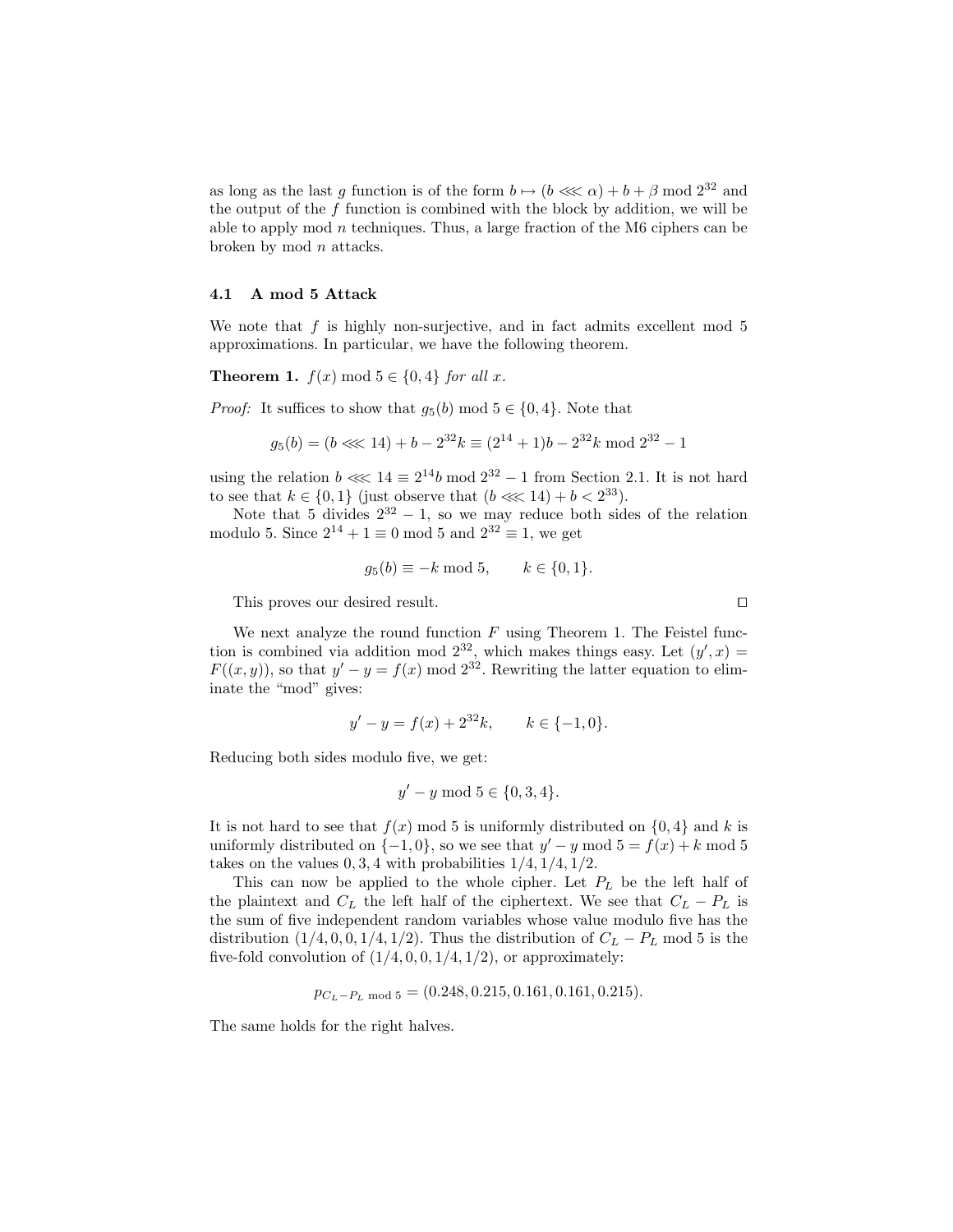So a significant amount of information is leaked from the plaintext through to the ciphertext. For instance,  $C_L$  mod 5 has a nearly  $1/4$  chance of being equal to  $P_L$  mod 5, which is significantly greater than the  $1/5$  chance one would expect from a strong cipher. The bias of the difference is about 0.00577, which indicates that with a hundred or so known texts we could easily distinguish the cipher from random.

#### 4.2 A mod 257 Attack

In fact, the cipher is even worse the analysis above might indicate. The Feistel  $f$ function also admits excellent mod 257 approximations. These approximations are easy to use in a key-recovery attack, because they disclose the value of  $K_2$  mod 257.

**Theorem 2.**  $f(x) - 194 \cdot K_2$  mod 257 ∈ {0, 62, 63, 256} for all x, and this value is uniformly distributed when x is.

Proof: Using a similar argument to that found in the proof of Theorem 1, we find that  $g_3(z)$  mod 257 ∈ {0, 256} since 257 divides  $2^{32} - 1$ . Also, we have

$$
f(x) = g_5(g_3(z) + K_1) \equiv (2^{14} + 1)(g_3(z) + K_1) - 2^{32}k \mod 2^{32} - 1.
$$

Reducing both sides modulo 257 and letting  $k' = 194g_3(z) \mod 257$  gives

$$
f(x) \equiv 194K_1 - k + k' \mod 257, \qquad k \in \{0, 1\}, \ k' \in \{0, 63\}
$$

since  $2^{14} + 1 \equiv 194 \mod 257$ . Also, k and k' are uniformly distributed over their respective sets of possible values. The theorem follows.  $\Box$ 

We can repeat the analysis of the previous attack, noting that the distribution of  $X_L = C_L - P_L - 5 \cdot 194 \cdot K_2$  mod 257 is highly non-uniform. It has bias 0.056690, so a few dozen known texts should be enough to distinguish the cipher from random using a mod 257 attack.

In fact, the distribution of  $X_L$  has only 34 non-zero entries (with most of the probability density concentrated on only a fraction of them), so given one known text we can immediately eliminate all but 34 possibilities for  $K_2$  mod 257 just by looking at the left half of the plaintext and ciphertext. The expected number of guesses needed to find  $K_2$  mod 257 from  $X_L$  is easily calculated to be about 8. Then we can recover the remainder of the key with a search over the  $2^{32}$  possibilities for K given the guess at  $K_2$  mod 257. In other words, given one known text we can find the key with expected  $2^{35}$  offline trial encryptions; this is already 16 times faster than exhaustive search.

If more known texts are available, we can do even better. Each text gives us one observation at  $X_L$ . If we also look at the right halves of each text, we can double the number of available observations. With several dozen known texts, we expect to be able to recover  $K_2$  mod 257 with relatively good accuracy. Therefore, when a few dozen known texts are available, we can find the 40-bit key with expected  $2^{31}$  offline trial encryptions. This demonstrates that the level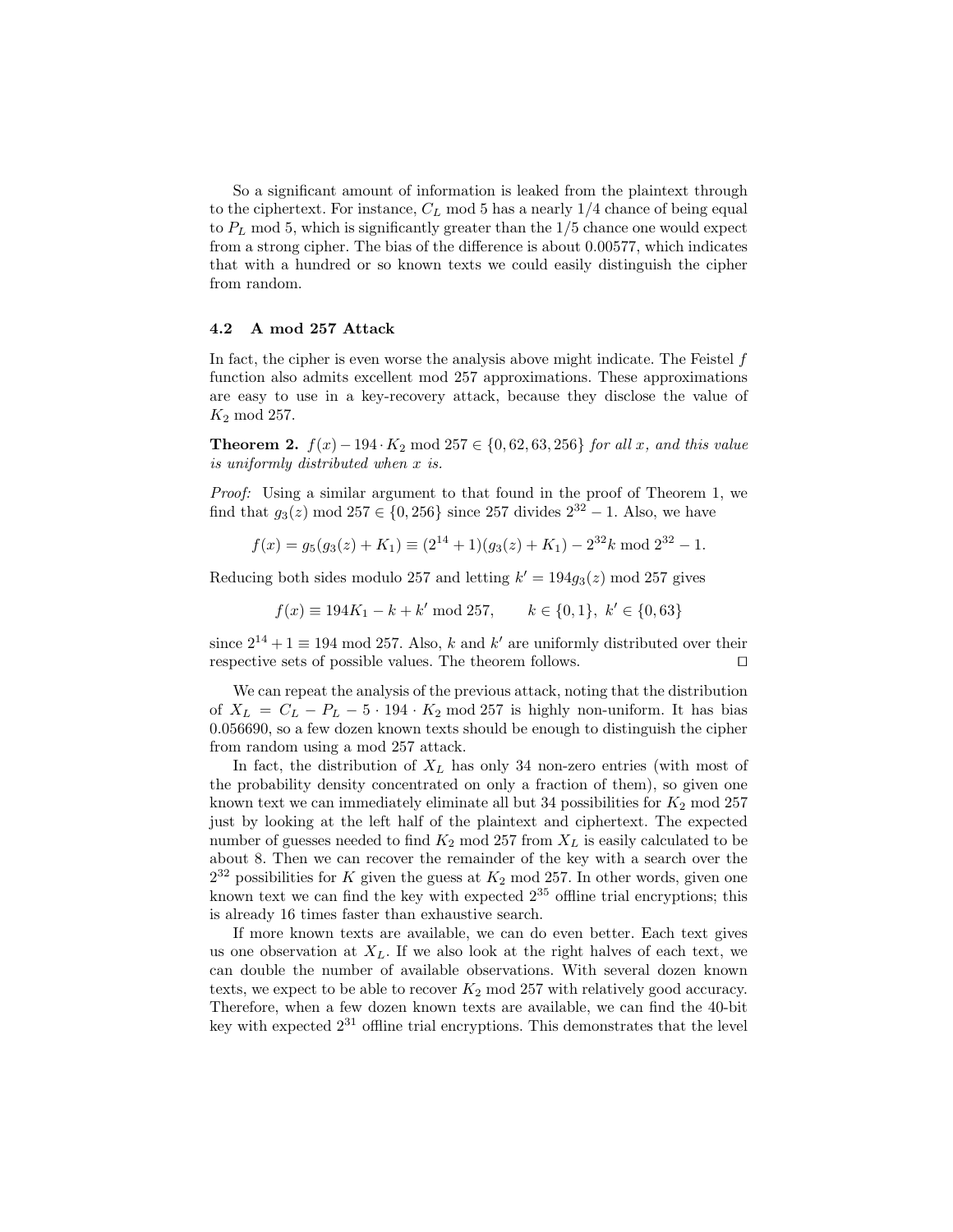of security afforded by the example M6 cipher is extremely low, even for a 40-bit cipher.

Powerful ciphertext-only attacks may also be possible. If the left half of the plaintext is divided into bytes as  $P_L = (w, x, y, z)$ , we find that  $P_L \equiv z - y + z$  $x - w \mod 257$ , so if the bytes of the plaintext are biased  $P_L \mod 257$  will be too. When the plaintext is ASCII-encoded text, we expect very significant biases to remain, and in this case the value of  $K_2$  mod 257 will leak after a sufficient number of ciphertexts. (For instance, when the plaintext is composed only of the letters 'a'–'z', we have  $81 \leq (P_L \mod 257) \leq 181$ .

M6 could be easily strengthened against mod  $n$  attacks with a small change: simply always use xor instead of addition when combining the output of the f function with the block. (It is worth pointing out that no mere change in rotation amounts can secure M6 against mod  $n$  attacks.) With such a defense, some attacks might still be possible given a very large pool of known texts, but since the cipher was only designed for a 40-bit keylength, the results might be good enough for practical purposes.

#### 4.3 MX

We also note that our analysis techniques can be applied to MX [ATFS98], another cipher with an internal structure similar to that of the example M6 cipher described above. The primary difference is that MX allows for secret round-dependent rotation and addition constants inside the round function. For instance, MX's version of  $g_5$  is defined as  $g_5(x) = (x \ll s_3) + x - \gamma \mod 2^{32}$ where  $s_3, \gamma$  are fixed round constants (not dependent on the secret key). It is not hard to see that  $g_5$  has a good mod n approximation no matter the value of  $s_3, \alpha$ , and therefore the MX round function will always be sufficiently biased to allow for excellent mod n attacks.

## 5 Generalizations, Conclusions, and Open Questions

In this paper, we have discussed a new cryptanalytic attack that is extremely powerful against ciphers based only upon addition and rotation. We have also demonstrated an apparent weakness in RC5P, and given a successful attack against a substantial fraction of the M6 family of ciphers.

This shows that the strength of RC5 relies heavily on the mixture of xors and additions—differential cryptanalysis breaks the variant with only xors [BK98], and we have shown that mod 3 cryptanalysis is a very powerful attack against the variant with only additions. We conclude that the mixing of additions and xors in RC5 is not just a nice touch: it is absolutely essential to the security of the cipher.

Note that we can also consider mod p attacks, for any prime p dividing  $2^{32}-1$ . The prime factorization of  $2^{32} - 1$  is  $3 \times 5 \times 17 \times 257 \times 65537$ , so there is no shortage of potential candidates for p.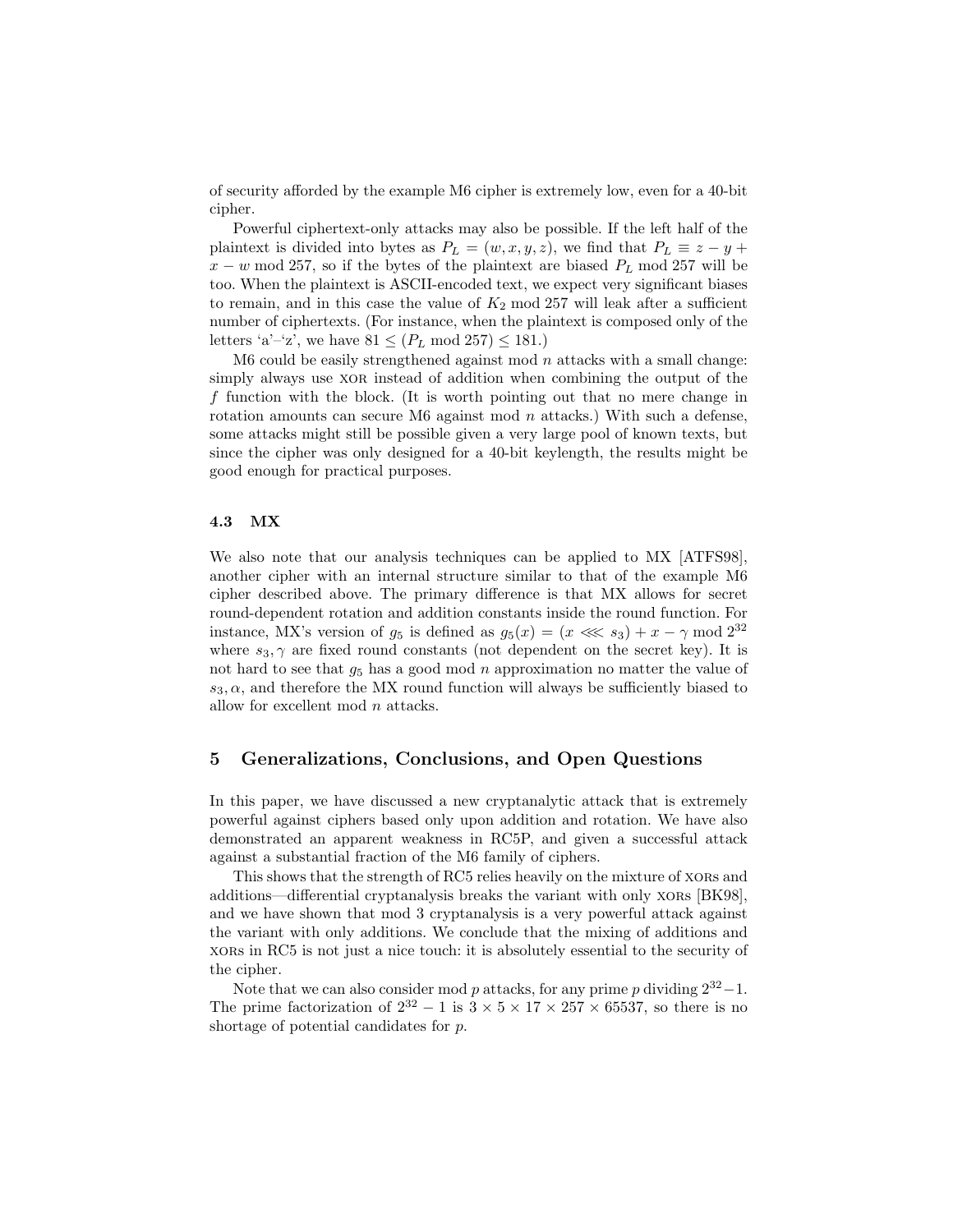One of the potential problems with using values of  $p > 3$  is that a rotation can now involve a multiplication by any value in the set  $S_p = \{2^j \text{ mod } p : j =$ 0, 1, ...}. Fortunately (for the attacker), when  $p = 2<sup>k</sup> + 1$  divides  $2<sup>32</sup> - 1$  we have the nice property that  $|S_p| = 2k$  (since  $2^k = -1 \mod p$  and  $2^{2k} = 1 \mod p$ ), so generalized mod p attacks might be even more successful against RC5P than our mod 3 attack was.

Of course, we can also consider mod n attacks where  $n$  is not necessarily prime. When n is composite, a mod n attack is the rough equivalent of mod p cryptanalysis with multiple approximations. If the prime factorization of  $n$  is  $p_1 \times \cdots \times p_m$ , then by the Chinese remainder theorem all mod n attacks may be decomposed into m attacks modulo each  $p_i$ .

A number of open questions remain, which we hope to see investigated in the near future. Among them:

- 1. Other moduli than 3, 5, and 257 might have some advantages in this kind of attack. Section 5 contains some early work in this direction, but more is needed.
- 2. Other ciphers that might be vulnerable to mod p attacks. As a rule, ciphers that use only addition and rotation are likely to be vulnerable, as are ciphers that use addition and some nonlinear operations (such as S-boxes) which have a good mod  $p$  approximation.
- 3. We have made a number of observations in this paper based on experiments; we would like to find improved mathematical models to explain these observations, and solidify our predictions about events we can't verify experimentally.
- 4. We suspect that a variant of differential cryptanalysis can be defined for some ciphers, using differences mod n instead of mod  $2^{32}$ . Much of the same mathematical apparatus can be used for this class of attack as for our attack.
- 5. Data-dependent rotations are handled poorly by the standard analytic techniques available to us (namely, linear attacks and differential attacks with  $XOR$  or mod  $2^{32}$ -based differences). We are interested in other properties that can be used in differential- or linear-like attacks, but which will survive rotation (and particularly data-dependent rotation) better than fixed xor differences.

## 6 Acknowledgements

We are very grateful to Doug Whiting for useful discussion early in our development of mod n attacks, and to Niels Ferguson for his helpful comments.

### References

[ATFS98] M. Aikawa, K. Takaragi, S. Furuya, M. Sasamoto, "A lightweight Encryption Method Suitable for Copyright Protection," IEEE Trans. on Consumer Electronics, vol.44, n.3, pp.902–910, 1998.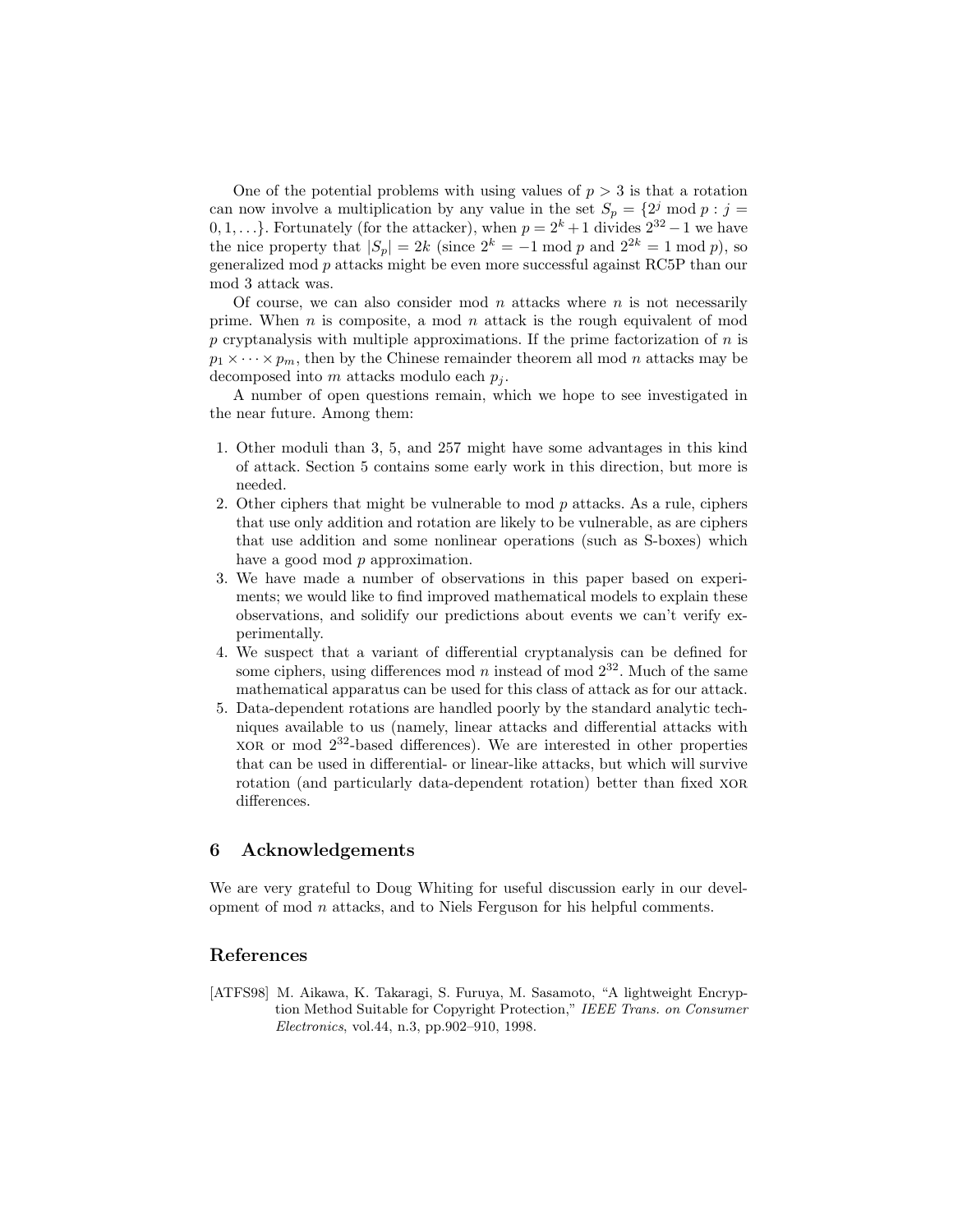- [AGMP96] G. Alvarez, D. De la Guia, F. Montoya, and A. Peinado, "Akelarre: A ´ New Block Cipher Algorithm," Workshop on Selected Areas in Cryptography  $(SAC'36)$  Workshop Record, Queens University, 1996, pp. 1–14.
- [BCD+98] C. Burwick, D. Coppersmith, E. D'Avignon, R. Gennaro, S. Halevi, C. Jutla, S.M. Matyas, L. O'Connor, M. Peyravian, D. Safford, and N. Zunic, "MARS — A Candidate Cipher for AES," NIST AES Proposal, Jun 98.
- [Bih95] E. Biham, "On Matsui's Linear Cryptanalysis," Advances in Cryptology EUROCRYPT '94 Proceedings, Springer-Verlag, 1995, pp. 398–412.
- [BK98] A. Biryukov and E. Kushilevitz, "Improved Cryptanalysis of RC5," Advances in Cryptology — EUROCRYPT '98 Proceedings, Springer-Verlag, 1998, pp. 85–99.
- [BW99] A. Biryukov and D. Wagner, "Slide Attacks," this volume.
- [CRRY98] S. Coniti, R. Rivest. M. Robshaw, and Y.L. Yin, "The Security of the RC6 Block Cipher," Version 1.0, RSA Laboratories, 20 Aug 1998.
- [FW1] Content Protection for Digital Transmission System, 5C compromise proposal version 0.91, 17-Feb-1998, Hitachi, Intel, Matsushita, Sony, and Toshiba.
- [FW2] Response for Data Protection System for Digital Transmission of Copy Protected Information, Version 0.99, pp. 8–12, Hitachi, Matsushita, and Sony.
- [HKM95] C. Harpes, G. Kramer, and J. Massey, "A Generalization of Linear Cryptanalysis and the Applicability of Matsui's Piling-up Lemma," Advances in Cryptology — EUROCRYPT '95 Proceedings, Springer-Verlag, 1995, pp. 24– 38.
- [HM97] C. Harpes and J. Massey, "Partitioning Cryptanalysis," Fast Software Encryption, 4th International Workshop Proceedings, Springer-Verlag, 1997, pp. 13–27.
- [Hit97] Hitachi, "Symmetric key encipherment method 'M6' for IEEE 1394 bus encryption/authentication," Submission 1997-4-25, Proposal for IEEE 1394, Copy Prorection Technical Working Group, 1997.
- [Kaz99] T. Kazuo, personal communication, 19 Mar 1999.
- [KM96] L.R. Knudsen and W. Meier, "Improved Differential Attacks on RC5," Advances in Cryptology — CRYPTO '96, Springer-Verlag, 1996, pp. 216–228.
- [KR94] B. Kaliski Jr., and M. Robshaw, "Linear Cryptanalysis Using Multiple Approximations," Advances in Cryptology — CRYPTO '94 Proceedings, Springer-Verlag, 1994, pp. 26–39.
- [KR95] B. Kaliski Jr., and M. Robshaw, "Linear Cryptanalysis Using Multiple Approximations and FEAL," Fast Software Encryption, Second International Workshop Proceedings, Springer-Verlag, 1995, pp. 249–264.
- [KR96] L. Knudsen and M. Robshaw, "Non-Linear Approximations in Linear Cryptanalysis," Advances in Cryptology —  $EUCROCRYPT$  '96, Springer-Verlag, 1996, pp. 224–236.
- [KY95] B. Kaliski and Y.L. Yin, "On Differential and Linear Cryptanalysis of the RC5 Encryption Algorithm," Advanced in Cryptology - CRYPTO '95, Springer-Verlag, 1995, pp. 171–184.
- [KY98] B. Kaliski and Y.L. Yin, "On the Security of the RC5 Encryption Algorithm," RSA Laboratories Technical Report TR-602, Version 1.0, Sep 98.
- [LMM91] X. Lai, J. Massey, and S. Murphy, "Markov Ciphers and Differential Cryptanalysis," Advances in Cryptology  $-$  CRYPTO '91 Proceedings, Springer-Verlag, 1991, pp. 17–38.